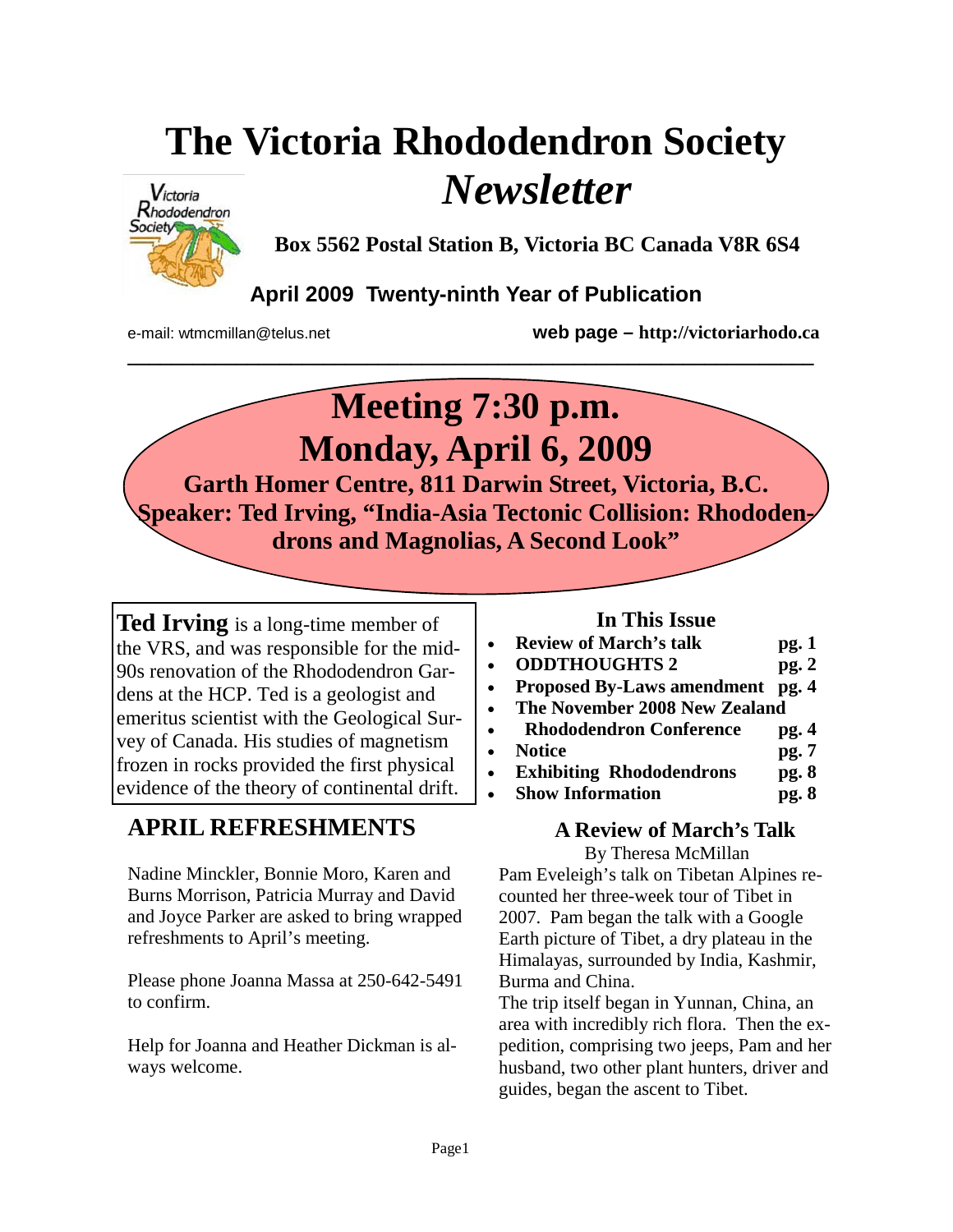Pam found the Tibetans, in spite of modern dress and cell phones, held their traditional values. The prayer flags are seen in the shrines and along the passes, but now they are made of nylon, not the cotton of the past. The old prayer flags were biodegradable, but the new ones proliferate, and seem as if they will last for many years. The plateau and mountain slopes are heavily grazed by yaks, making the photographing of the beautiful alpine flowers a bit hazardous at times because of the animals' droppings.

As well as primulas, Pam's specialty, there were various types of androsaces, meconopsis, cypriums, rhododendrons, calthas, corydalis, and saxifrages on the alpine slopes.

Pam has taken hundreds of pictures of plants, and found it difficult to pick the best for her talk. However, the pictures she chose were very fine, showing details of flowers, leaves and habitat with remarkable clarity.

The VIRAGS and VRS members enjoyed Pam's talk, while she appreciated experiencing early spring in Victoria rather than late winter in Calgary.



**Androsace tapete—**notice the red centers of the fertilized flowers. The unfertilized ones are yellow**.** 



**Primula secundiflora** 

# **ODDTHOUGHTS 2**

**Wild Orchids**  By Joe Harvey

Wouldn't it be wonderful, you may dream, if exotic orchids grew wild in your garden, with no need for care and attention, no need for watering, fertilizing, staking or mulching, if they just came up at random, anywhere, on their own, and blossomed to their hearts' content.

Well, stop dreaming because it is already happening, and it isn't pretty. Some reader will have guessed where this is going but before I reveal the answer let me deal with the word 'exotic'. It means 'outsider' or 'from a different land'. So to someone living in North America exotic means something from Asia, or Africa, or even Hawaii, but it can also mean Europe, and this is where our exotic orchid comes from.

The plant in question is epipactis helleborine, the common helleborine because it produces a dense clump of roots, which resemble the roots of helleborus, a favourite of the ancient herbalists (don't copy, the roots are poisonous). Helleborine has a long history of being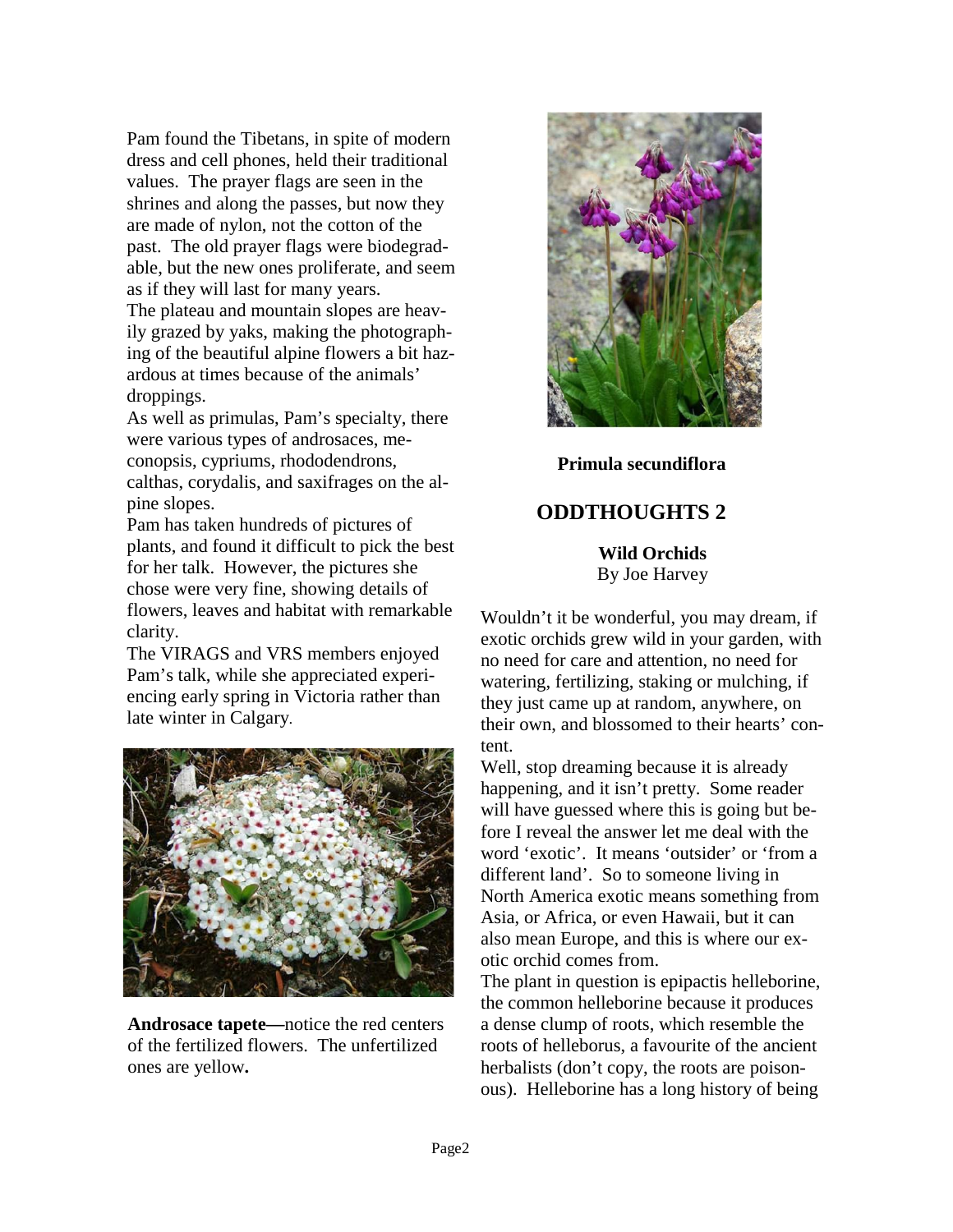in North America, having first gained attention in New York State in the 1800's. It was presumably introduced in soil attached to tree or plant roots.

During my time in Nova Scotia the helleborine was in gardens fairly generally in Halifax. It particularly likes the mulch spread around rhododendrons. I then saw it in Montreal in old gardens, in Lachine in the 1960s and when I moved to Vancouver Island in 1990 I found it growing around the bases of several rhododendrons I had brought with me. I felt guilty about having introduced yet another weed to B.C. but I need not have worried because it is widespread at least in southern B.C. and has been for years. So what does the helleborine look like? It is a very modest little orchid indeed, usually 20-30 cm tall at flowering; there are broad clasping leaves at the base and a narrow spike of many small flowers. The overall impression is greenish when viewed from a distance. It looks nothing like an orchid in a florist's shop. You have to look closely at the individual flower to detect the characteristic lip and tepals of orchids. The flower colour is usually dull pink but I have seen



**Broad-leaved Helleborine** 

*Epactis helliborine* 

greenish white ones. In the fall, the many green capsules turn brown, split and slowly release their hundreds of tiny seeds into the wind.

The life cycle is typical of an orchid. The dust-like seed lacks a cotyledon or root and is just a cluster of cells. This embryo, when seen under a microscope, is enclosed in a rather pretty network box formed by the testa. When moist, the cells put out a few root hairs and just sit like that for possibly months. Soil is of course full of fungal hyphae on the constant hunt for juicy little fragments of organic matter to digest. Sooner or later the orchid seed gets invaded by a fungus intent on sucking out the digestible nutrients. At this point the orchid shows its special adaptation because it sucks harder than the fungus and draws nourishment from the fungal mycelium. It is, in other words, a parasite on the fungus. The parasitic phase may last several years until a pea-sized pseudocorm has formed which can put up a shoot to form a leaf. At this point the helleborine becomes more of a normal plant with green leaves, a cluster of roots and eventually one or several flower spikes. I don't know how many years it takes from seed to flowering but probably between 10 and 20 years.

Is the helleborine a weed? Yes. Is it a serious pest? No. It does however have the characteristic of many weeds: it has outrun its own pests and occurs in a much wider range of habitats than in its native Europe. I never saw it invade cultivated gardens in Britain where it is widely distributed in woodlands but never common. In North America it seems to grow in a wider variety of habitats from shrubberies, grassy fields and a range of deciduous and coniferous woodland. How to get rid of it? Not that easy. Deer generally ignore it. Darn! The rhizome is fairly deep so it doesn't pull up by hand. RoundUp hardly bothers it (like a lot of rhizomatous or bulbous plants). The complete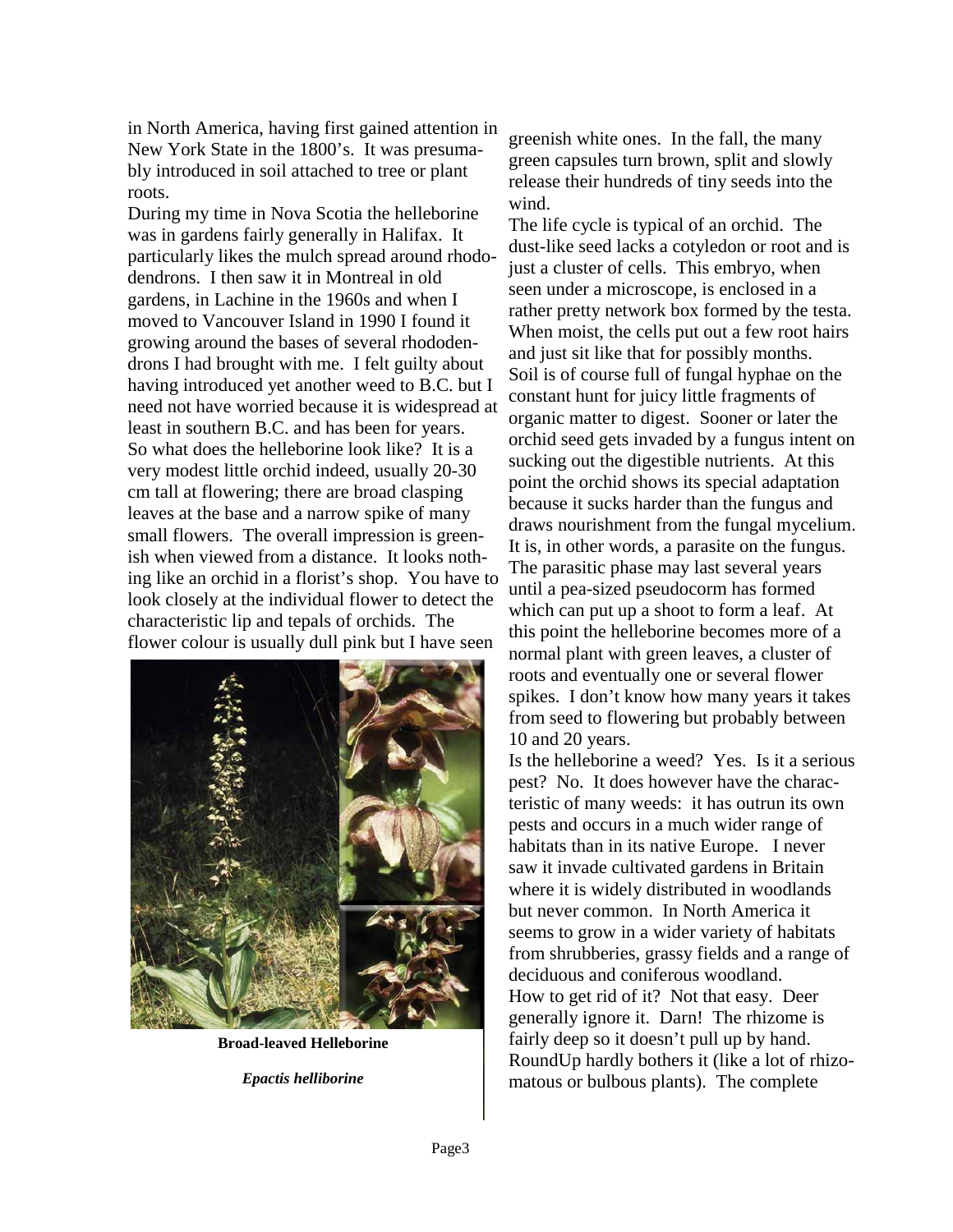solution is to dig it up and burn it.

The ultimate remedy? Smile at it. It has defeated us and is here to stay, but it takes up hardly any room. The operational word for the twenty-first century is tolerance. This is a great virtue and we should practice it more.

# **Proposed Amendment of Constitution and ByLaws**

A vote will be held at the April meeting.

#### 20. EXAMINATION OF ACCOUNTS

20.1 The members shall at each Annual Gen -eral Meeting appoint an Accountant to hold of-fice until the next Annual General Meeting.

20.2 If an appointment of an Accountant is not made at an Annual General Meeting or the Annual General Meeting is not held, the Directors may appoint an Accountant of the Society for the current fiscal year, and fix the remuneration to be paid to him/her by the society for his/her services.

20.3 The Directors may fill any casual vacancy in the office of the Accountant, but while any vacancy continues the surviving or continuing Accountant (if any) may act. 20.4 The remuneration of the Accountant of the Society shall be fixed by resolution of the mem-bers, or, if the members so resolved, by the Di-rectors.

20.5 The Accountant shall prepare a notice to readers for the members and Directors on the account examined by him/her and on every balance sheet and statement of income and expenditure laid before the Society, at any Annual General Meeting dur-ing his/her tenure of office. It is understood that the Accountant has not performed an audit or a review engagement in response to these financial statements and accordingly does not express an assurance thereon. His or her report shall state:

20.5.1 Whether or not he/she has examined

the balance sheet of the Society as at December 31st, and the statements of income and expenditure and changes in equity for the year then ending.

20.5.2 Whether or not based on his/her examination nothing has come to his/her attention that caused him/her to believe that these financial statements are not in all material respects, in accordance with generally accepted accounting principles.

20.5.3 Every Accountant of the Society shall have a right of access at all times to all records, documents, books, accounts and vouchers of the Society, and is entitled to re-ceive from the Directors and officers of the Soci-ety such information and explanations as may be necessary for the performance of the duties of the Accountant.

20.5.4 The Accountant of the Society is entitled to attend any meetings of members of the Society at which any accounts that have been examined or reported on by him/her are to be laid before the members for the purpose of making any statements or explanations they desire with respect to the accounts. 20.5 The rights and duties of an Accountant of the Society shall extend back to the date up to which the last examination of the Society's books and vouchers was made, or where no examination has been made, to the date on which

the Society was incorporated.

## **The 2008 New Zealand Rhododendron Conference**

By Norma Senn (reprinted from January 2009 newsletter, the Yak, of the Fraser South Rhododendron Society.)

When you're a "rhodoholic", spring can't come often enough. The solution? Go to New Zealand in October and November. Mary Berg, Nancy Moore and I, all members of the Fraser South Rhododendron Society, did just that in 2008. While there, along with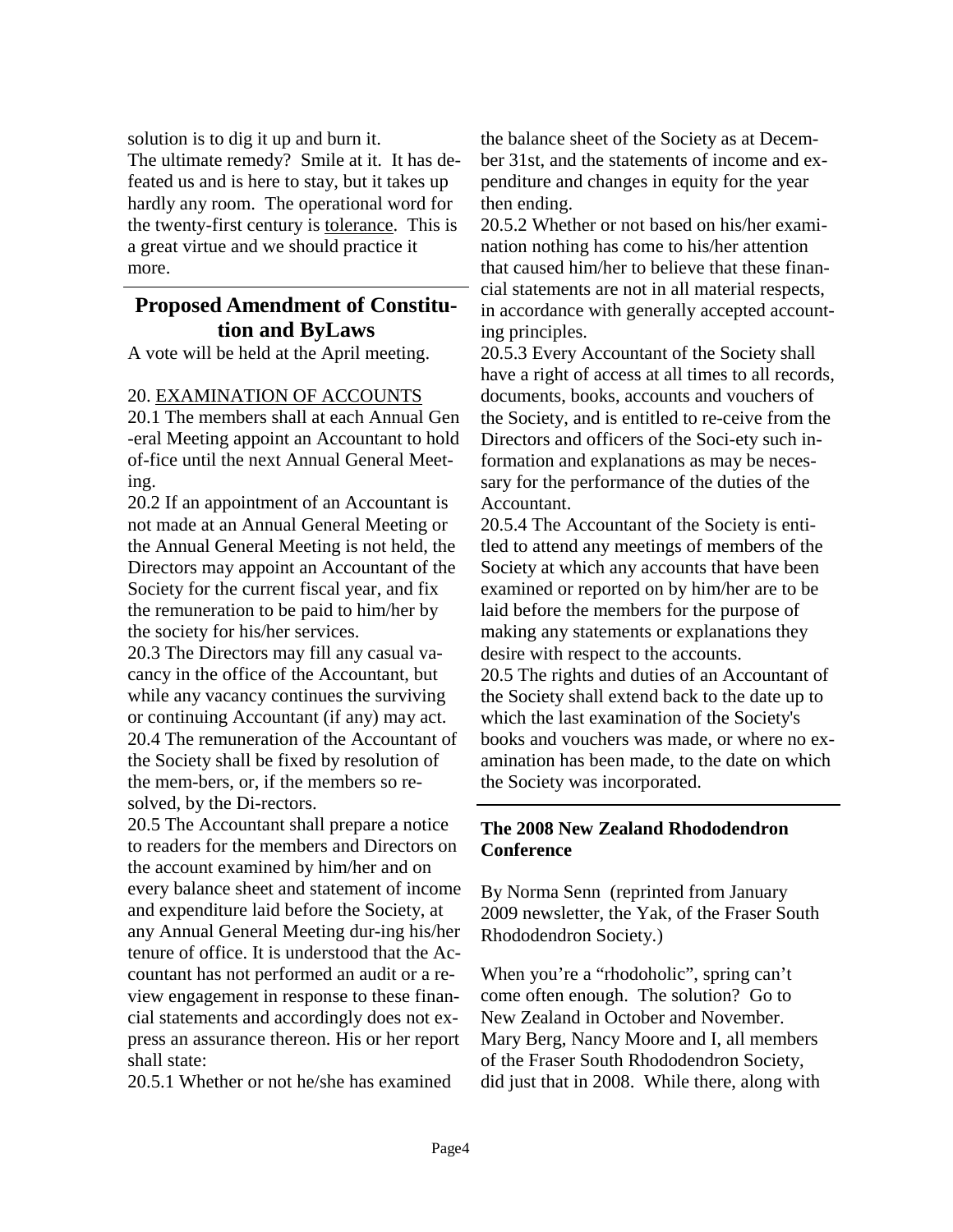several other ARS members, we attended the New Zealand Rhododendron conference and then visited many lovely gardens around the South Island on a tour organized by Diane Weissman.

This year, the NZ conference was held in Geraldine on the South Island. Their conferences are a bit different than the usual ARS ones in that the New Zealand conferences are spent touring gardens. Every morning, everyone gathered at Woodbury Hall just outside Geraldine to board the buses for the day. We returned to Woodbury Hall for meals, the banquet and for the one talk presented at the conference. Funnily enough, the presentation was by Richie Steffen about Seattle's Elizabeth C. Miller Botanical Garden. The Miller Garden has the reputation of being a local Seattle jewel, but only allows a small number of visitors to visit each year. Richie gave the three FSRS group the inside "scoop" on how to make sure we get a chance to arrange a visit. Isn't it always the way? We go half way around the world and end up learning about something in our own backyard.

In addition to using Woodbury Hall, the N.Z. conference organizers used white marqueestyle tents to house the truss show. The tents provided soft, diffused light which showed off flower colour very well and made taking photos easy. The tents also remained cool which helped keep the trusses fresh throughout the conference.

The conference program included visits to twelve gardens, and I'd be hard-pressed to pick just one as my favourite. They were all lovely, and ranged from a couple of relatively new suburban gardens to large country gardens. The large gardens were, for the most part, established decades ago to surround the farmhouse of working sheep stations. Fortunately for my pocket book, I couldn't buy any plants, but lots of the New Zealanders did

when we visited Woodbury Rhododendron Nursery. The bus drivers were very gracious in helping people load their purchases into the storage units under the buses.

In most of the gardens we visited, the topography was rolling, allowing changes in elevation throughout the gardens and lovely views of the surrounding countryside. Often Rhododendrons were planted on steep terrain providing them with excellent drainage although planting must have been a challenge. Also in most places some sort of water feature was present, usually a natural stream which added to the charm of the gardens.

As long as plants can be protected from the wind, it seems that anything can grow somewhere in New Zealand. The "Southerlies" are cold winds that originate in Antarctica and these sweep over the South Island frequently. For protection large, dense windbreaks have been planted throughout the South Island. Numerous species are used for windbreaks, but particularly common are Monterey Pine (*Pinus radiata*) and Monterey Cypress (*Cupressus macrocarpa*). Around the "stations" we visited woodlands had also been planted early on, and we saw lots of mature oaks, elms, beeches, maples, Douglas firs, Chamaecyparis and some Thujas. We were told that both Monterey Pine and Douglas fir have become a bit of a problem in some areas, and steps are being taken to control their spread into grazing lands. Considering that NZ was colonized just over 150 years ago, the size of the trees is amazing, but growth rates there are phenomenal. Shrubs and herbaceous ornamentals also grow quickly once shelter is available. And in the Orari Garden, as Nancy said, they were just showing off when *Cardiocrinum* had turned itself into a ground cover.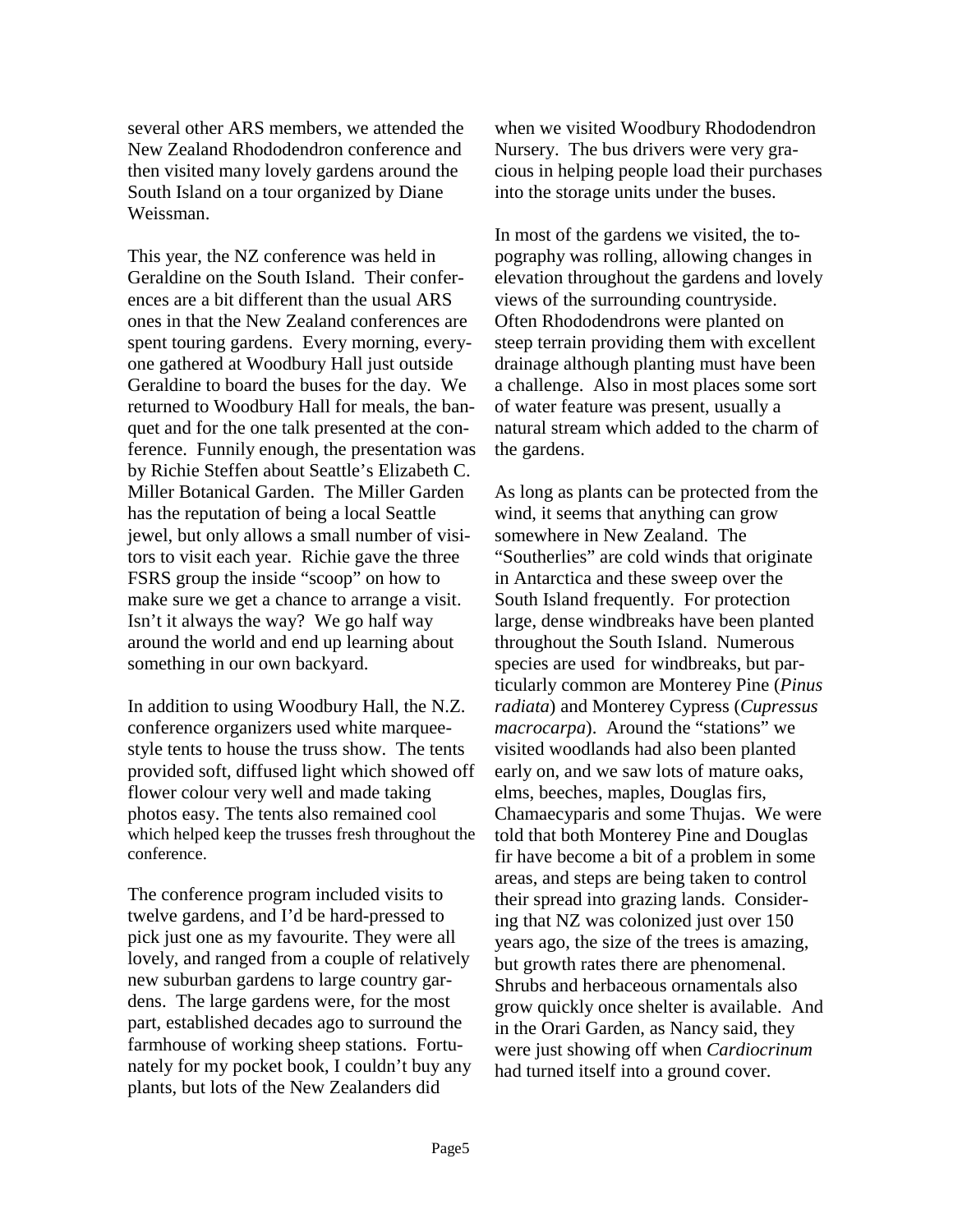

**R. "Kiwi Magic"** 

Many of the popular hybrids grown in New Zealand would be easily recognized by ARS members, for example, most gardens we visited had 'Mrs. G.W. Leek', a whole host of Loderis, and 'Lem's Cameo'. Also popular were 'Horizon Monarch', 'Pink Pearl', 'Taurus', 'Scarlet Wonder', 'Pink Petticoats' and 'Fastuosum Flore Pleno'. Of course there nice when back lit. These are old hybrids, were also loads of lovely New Zealand hybrids, some we grow here but some I had not seen before. 'Kiwi Magic' [(*yakushimanum* x 'Dido') x 'Lem's Cameo'] is certainly a sensational plant, with frilly flowers changing from deep pink in the bud through soft pink to pale yellow over time. I was also pleased to see lots of 'Rubicon' ('Noyo Chief' x 'Kilimanjaro'), although in most cases this gorgeous red flowered rhody was just past, leading to our hosts using that popular garden phrase, "you should have seen it last week".



**Magnolia "Yellow Bird"** 

A few plants that I hadn't known before I thought were terrific. They were: 'Ilam Cream', 'Ilam Cerise', 'Michael's Pride', 'Lemon Lodge' and 'Floral Dance'. I kept picking these beauties out every time I saw them. Here we know 'Ilam Violet', but there are lots of other hybrids grown in New Zealand that carry the Ilam name. Both 'Ilam Cream' and 'Ilam Cerise' are large plants with large flowers. 'Ilam Cream' is a Loderi seedling that starts pink in the bud and then opens to rich, creamy-white flowers that are tinged with pink at the edges of the flower lobes. Flowers have the added bonus of fragrance. 'Ilam Cerise' is a cross of 'Lady de Rothschild' x *arboreum* and is truly cerise coloured. The plants I saw were loaded with flowers and looked particularly and have the reputation of being difficult to propagate, so are usually grafted. 'Michael's Pride' (*burmanicum x dalhousie*)



**The McAtamney Garden** 

is tender with large, scented flowers, similar to 'Mi Amor'. It was at its peak while we were there. It has large fragrant flowers, yellow in bud and as they open, the flowers gradually change from yellow to a creamy colour. For us it would definitely need to be over-wintered in a greenhouse, but it just knocks your socks off! 'Lemon Lodge' ('Prelude' selfed) has primrose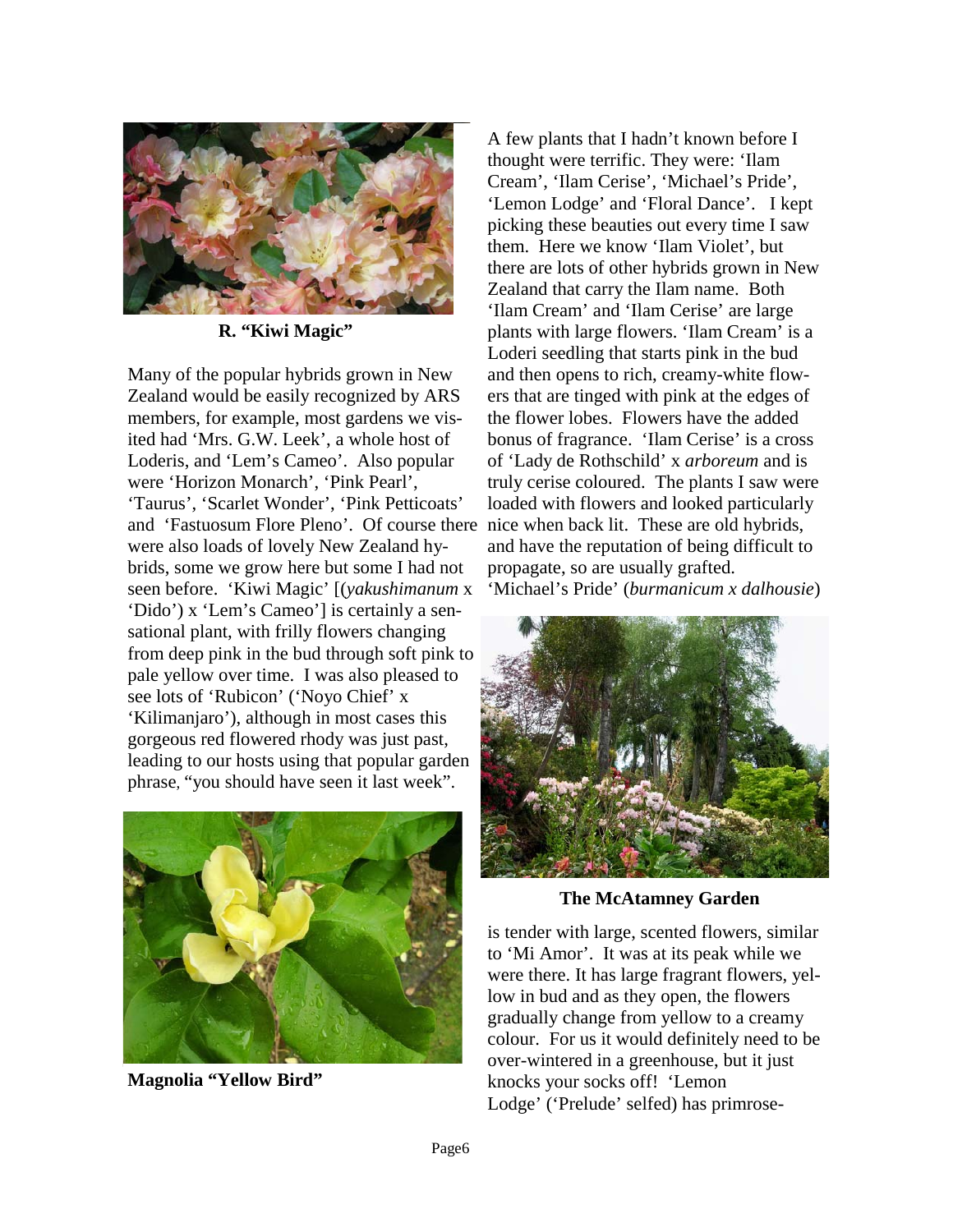yellow flowers, fairly large, in an open truss. Leaves are a nice medium green on a good size plant. 'Floral Dance' (*nuttallii x edgeworthia*) shows its edgeworthia parentage with bright green rugose leaves. The prominent flower buds are bright pink and open white with deep pink edges. As you might expect with its parentage, flowers are scented and the plant wouldn't be hardy outside here but it's a beauty.

The deciduous azaleas were outstanding, and they had the most unbelievably intense, glowing floral colours. In talking with some of the New Zealand folks, I was told that one theory to explain the depth of colour was that because of the hole in the ozone layer overhead, the u-v light is exceptionally high and this contributes to floral pigment intensity. The intense floral colours weren't limited to azaleas; all flowers seemed to be just that much more colourful than what we see.



#### **Embothruim**

It

was interesting to see that, at least for the gardens we visited as part of the conference, there weren't many species Rhododendrons planted. We did see some *macabeanum*, a few *augustinii*, and *arboreum*, and occasionally a few other species, but they weren't common. I have the impression that in the

Pacific Northwest, we use more species in our average home rhododendron gardens than the New Zealanders do. Perhaps this is due to our proximity to the RSF?

On a slightly silly but very practical note, one of the ideas we could borrow from the New Zealand conference is their use of portable potties. Someone had the bright idea of putting 4 "port-a-potties" on a trailer and then trucking the trailer around to each of the locations where the activities were in session. This meant that individual garden owners didn't have to cope with 300 people all in need of a comfort stop at the same time. Keep in mind we were given tea, coffee and wine regularly, so the portable potties got a lot of use.

The conference was well-organized, and we were warmly welcomed by the New Zealanders. We enjoyed ourselves so much and the gardens and plants were fabulous. If you haven't had the chance to visit New Zealand, you must add it to your places to visit. Next year, the conference will be in Auckland, so if you are interested in Vireyas or maddeniis, this will be the place to go.

## **Cowichan Valley Rhododendron Society BOOK SALE**

The CVRS has been given a small library of books on rhododendrons. They are all in excellent condition. As a number duplicate books in our library, we are putting these in a silent auction that is open to anyone in District 1.

The information is on our website at:

**http://cowichan.rhodos.ca/ newsletters/Silent%20Book% 20Auction.pdf.**